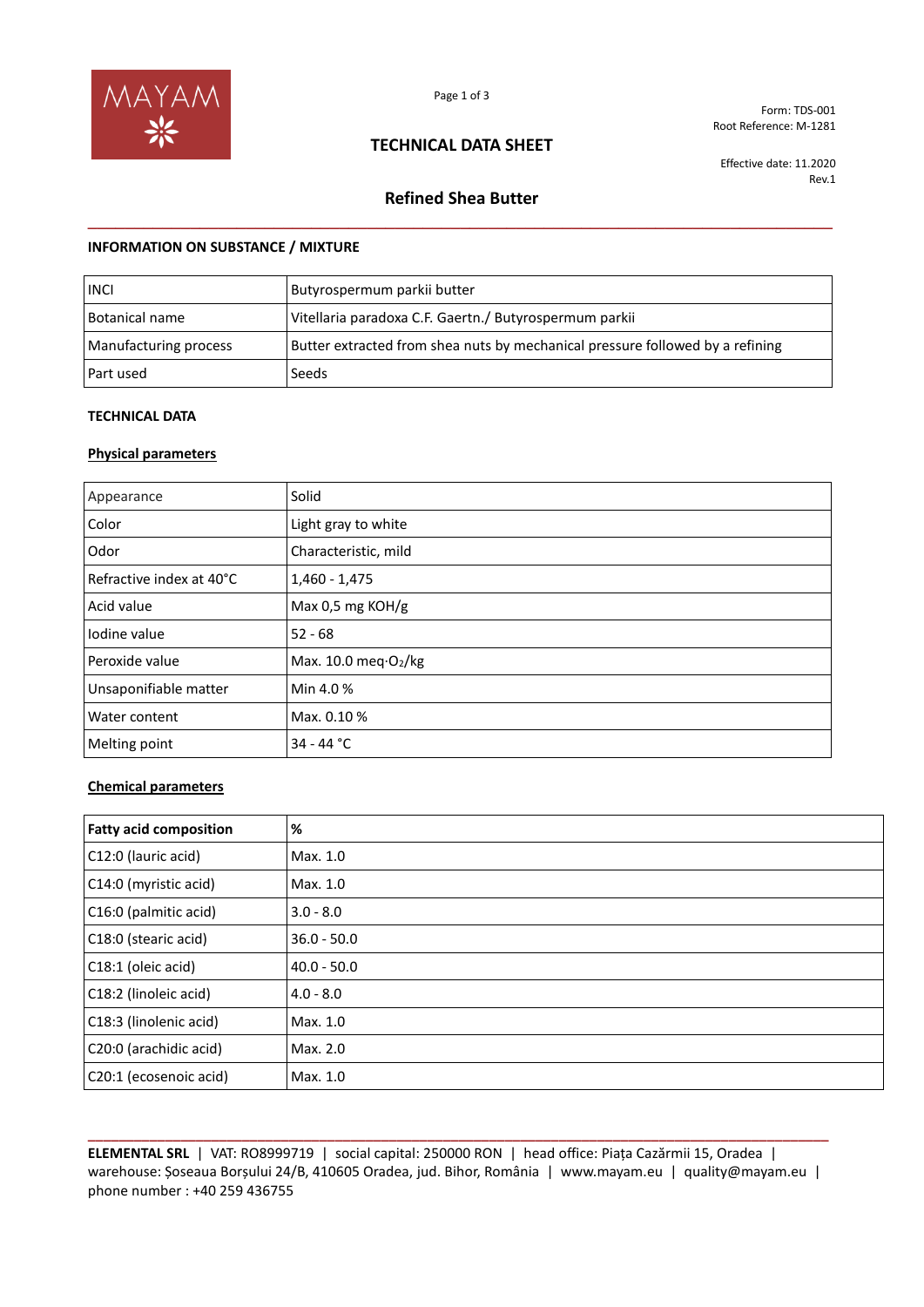

Form: TDS-001 Root Reference: M-1281

## **TECHNICAL DATA SHEET**

Effective date: 11.2020 Rev.1

# **Refined Shea Butter \_\_\_\_\_\_\_\_\_\_\_\_\_\_\_\_\_\_\_\_\_\_\_\_\_\_\_\_\_\_\_\_\_\_\_\_\_\_\_\_\_\_\_\_\_\_\_\_\_\_\_\_\_\_\_\_\_\_\_\_\_\_\_\_\_\_\_\_\_\_\_\_\_\_\_\_\_\_\_\_**

| C22:0 (behenic acid)    | Max. 1.0 |
|-------------------------|----------|
| C24:0 (lignoceric acid) | Max. 1.0 |
| Trans fatty acids       | Max 2    |

### **TRANSPORT, STORAGE and SHELF LIFE**

| Storage conditions | The conditions of conservation are optimal when the butter is preserved in a full and<br>closed packing away from light at a temperature below 18°C. |
|--------------------|------------------------------------------------------------------------------------------------------------------------------------------------------|
| <b>Shelf Life</b>  | 36 months, in closed packaging and under recommended conditions.                                                                                     |
| Customs code       | Technical use: 15 15 90 60 00<br>Food use: 15 15 90 99 99                                                                                            |

#### **LEGISLATION**

| Certification                             |                                                                                                                                                                                                    |
|-------------------------------------------|----------------------------------------------------------------------------------------------------------------------------------------------------------------------------------------------------|
| <b>CMR</b> substances                     | This product is free from substances classified as carcinogenic, mutagenic or toxic for<br>reproduction (CMR) of category 1A, 1B or 2 under Part 3 of Annex VI to Regulation<br>(EC) No 1272/2008. |
| <b>Nanomaterials</b>                      | This product is not considered as a nanomaterial, and doesn't contain nanoparticles<br>as defined by the European commission and as described in EU n°1223/2009 and<br>2012-232 (ANSES).           |
| Animal testing                            | This product has not been tested on animals.                                                                                                                                                       |
| Ionization                                | This product did not undergo any ionizing treatment and does not contain any<br>ingredient or additive that was treated by ionization                                                              |
| <b>GMO</b> position                       | In accordance with regulations 1829/2003 EC & 1830/2003 EC                                                                                                                                         |
| Pesticides                                | Contents in conformity with regulation 396/2005 EC and its last amendments                                                                                                                         |
| PCB type dioxin                           | Contents in conformity with regulation 1259/2011EC                                                                                                                                                 |
| Heavy metals                              | Contents in conformity with regulation 1881/2006 EC                                                                                                                                                |
| PAH (Polycyclic aromatic<br>hydrocarbons) | Contents in conformity with regulation 835/2011 EC                                                                                                                                                 |
| Aflatoxins                                | Contents in conformity with regulation 165/2010 EC                                                                                                                                                 |
| Glycidyl esters                           | Contents in conformity with regulation (UE) 2018/290: Max 1 mg/kg                                                                                                                                  |
| Trans fatty acids                         | Contents in conformity with regulation (EU) 2019/649                                                                                                                                               |
| <b>EINECS</b>                             | 293-515-7                                                                                                                                                                                          |
| CAS                                       | 91080-23-8                                                                                                                                                                                         |

**ELEMENTAL SRL** | VAT: RO8999719 | social capital: 250000 RON | head office: Piața Cazărmii 15, Oradea | warehouse: Șoseaua Borșului 24/B, 410605 Oradea, jud. Bihor, România | www.mayam.eu | quality@mayam.eu | phone number : +40 259 436755

**\_\_\_\_\_\_\_\_\_\_\_\_\_\_\_\_\_\_\_\_\_\_\_\_\_\_\_\_\_\_\_\_\_\_\_\_\_\_\_\_\_\_\_\_\_\_\_\_\_\_\_\_\_\_\_\_\_\_\_\_\_\_\_\_\_\_\_\_\_\_\_\_\_\_\_\_\_\_\_\_\_\_\_\_\_\_\_\_\_\_\_\_\_\_\_\_**